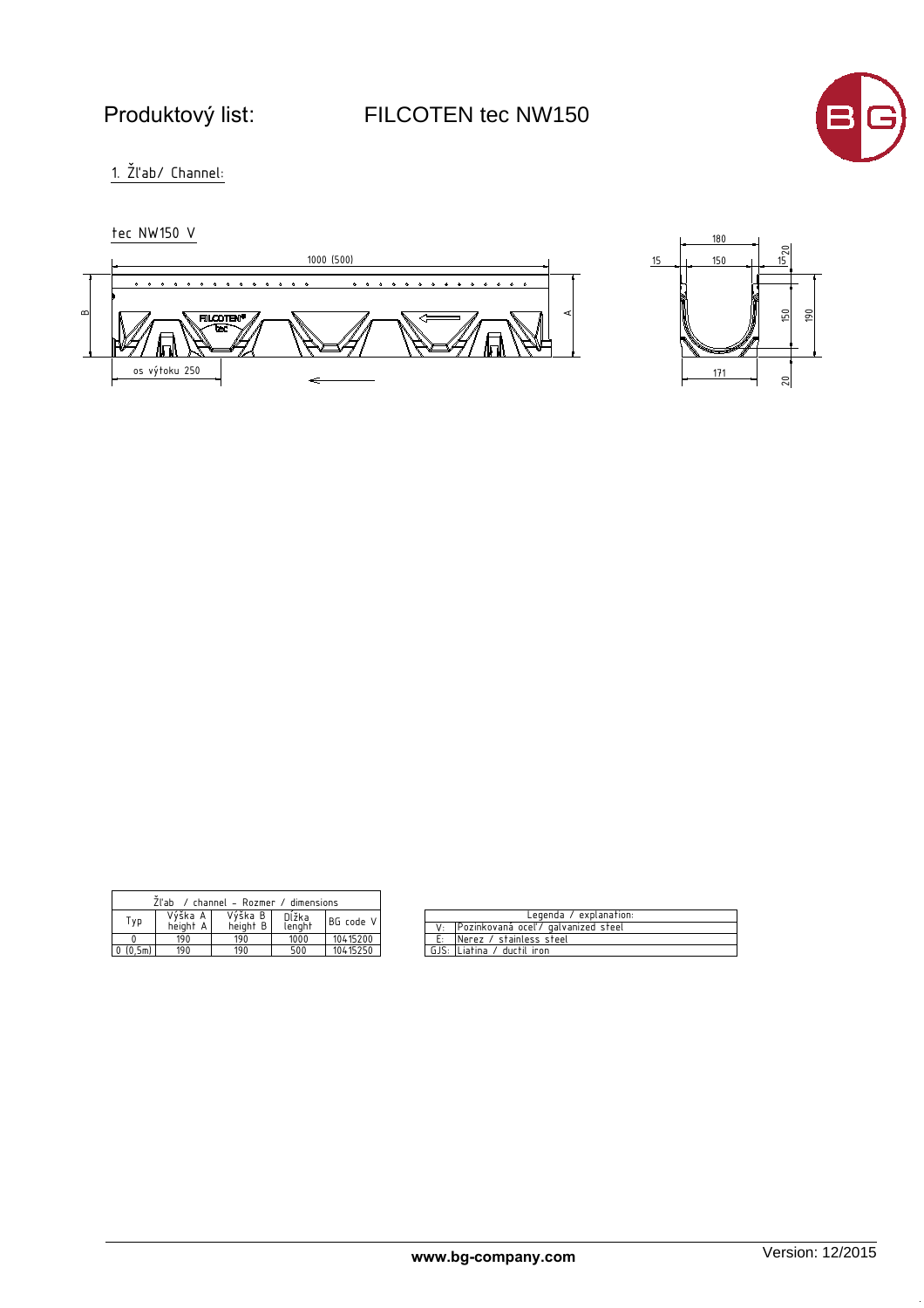

 $A(1:2)$ 

2. Mriežkový rošt / Mesh grating:

B125kN MW30/10: V 17015220 (17015221)

| 1000 (500)        |  |        |  |  |  |  |  |  |  |  |  |  |  |  |  |  |  |  |  |      |   |  |                          |
|-------------------|--|--------|--|--|--|--|--|--|--|--|--|--|--|--|--|--|--|--|--|------|---|--|--------------------------|
| æ                 |  |        |  |  |  |  |  |  |  |  |  |  |  |  |  |  |  |  |  |      |   |  |                          |
| F                 |  |        |  |  |  |  |  |  |  |  |  |  |  |  |  |  |  |  |  | ╨═╝╙ |   |  |                          |
| <b>FILCOTEN</b>   |  |        |  |  |  |  |  |  |  |  |  |  |  |  |  |  |  |  |  |      |   |  |                          |
| <b>BI 143 BLS</b> |  |        |  |  |  |  |  |  |  |  |  |  |  |  |  |  |  |  |  |      |   |  |                          |
|                   |  |        |  |  |  |  |  |  |  |  |  |  |  |  |  |  |  |  |  |      |   |  |                          |
|                   |  |        |  |  |  |  |  |  |  |  |  |  |  |  |  |  |  |  |  |      |   |  |                          |
|                   |  |        |  |  |  |  |  |  |  |  |  |  |  |  |  |  |  |  |  |      |   |  |                          |
|                   |  |        |  |  |  |  |  |  |  |  |  |  |  |  |  |  |  |  |  |      |   |  | 72                       |
|                   |  |        |  |  |  |  |  |  |  |  |  |  |  |  |  |  |  |  |  |      |   |  | $\overline{\phantom{m}}$ |
|                   |  |        |  |  |  |  |  |  |  |  |  |  |  |  |  |  |  |  |  |      |   |  |                          |
|                   |  |        |  |  |  |  |  |  |  |  |  |  |  |  |  |  |  |  |  |      |   |  |                          |
|                   |  |        |  |  |  |  |  |  |  |  |  |  |  |  |  |  |  |  |  |      |   |  |                          |
|                   |  |        |  |  |  |  |  |  |  |  |  |  |  |  |  |  |  |  |  |      |   |  |                          |
| ᆸ                 |  | तिल्ला |  |  |  |  |  |  |  |  |  |  |  |  |  |  |  |  |  | ħ⊟d  | ਯ |  |                          |

C250kN MW30/10: V 17015222 (17015223)

|   | 1000 (500)    |          |     |  |  |  |  |  |  |  |  |  |  |  |  |  |  |  |  |  |    |     |  |     |
|---|---------------|----------|-----|--|--|--|--|--|--|--|--|--|--|--|--|--|--|--|--|--|----|-----|--|-----|
|   |               |          |     |  |  |  |  |  |  |  |  |  |  |  |  |  |  |  |  |  |    |     |  |     |
|   |               |          | ┻   |  |  |  |  |  |  |  |  |  |  |  |  |  |  |  |  |  | ₩₩ | ℡   |  |     |
|   |               | FILOGTEN |     |  |  |  |  |  |  |  |  |  |  |  |  |  |  |  |  |  |    |     |  |     |
| п |               |          |     |  |  |  |  |  |  |  |  |  |  |  |  |  |  |  |  |  |    |     |  |     |
|   |               |          |     |  |  |  |  |  |  |  |  |  |  |  |  |  |  |  |  |  |    |     |  |     |
|   |               |          |     |  |  |  |  |  |  |  |  |  |  |  |  |  |  |  |  |  |    |     |  |     |
|   |               |          |     |  |  |  |  |  |  |  |  |  |  |  |  |  |  |  |  |  |    |     |  |     |
|   |               |          |     |  |  |  |  |  |  |  |  |  |  |  |  |  |  |  |  |  |    |     |  | 172 |
|   |               |          |     |  |  |  |  |  |  |  |  |  |  |  |  |  |  |  |  |  |    |     |  |     |
|   |               |          |     |  |  |  |  |  |  |  |  |  |  |  |  |  |  |  |  |  |    |     |  |     |
|   |               |          |     |  |  |  |  |  |  |  |  |  |  |  |  |  |  |  |  |  |    |     |  |     |
|   |               |          | ਵਾਸ |  |  |  |  |  |  |  |  |  |  |  |  |  |  |  |  |  |    |     |  |     |
|   | <b>Indeed</b> |          |     |  |  |  |  |  |  |  |  |  |  |  |  |  |  |  |  |  | ₩  | ਯਿਸ |  |     |

2. Liatinový rošt / Ductil iron grating:

C250kN MW29/13: GJS 17015101

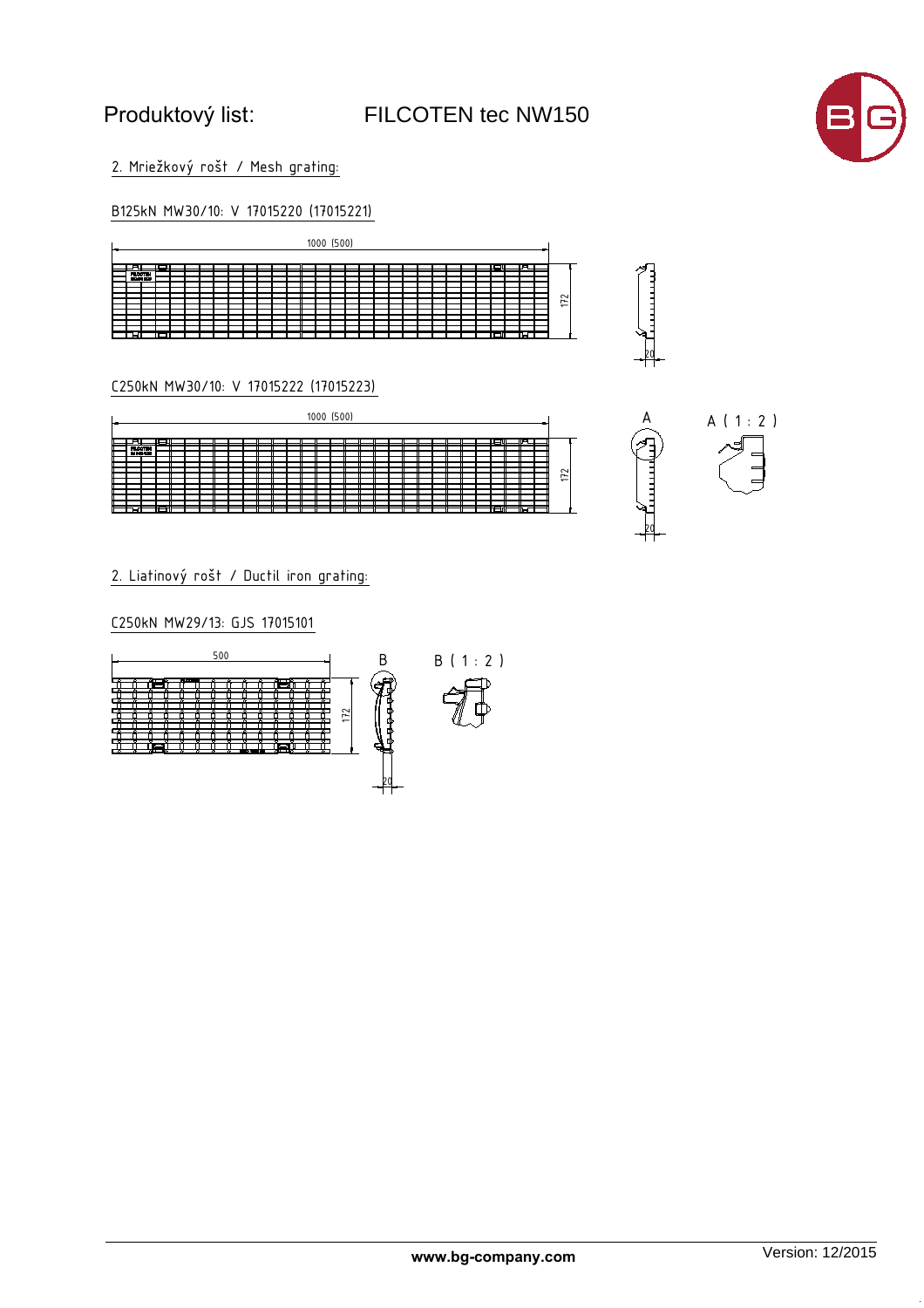### **FILCOTEN tec NW150**



2. Štrbinový rošt / Slot top: C250kN SW12,5: V 17115243 (17115244), E 17115343 (17115344)



### C250kN SW18: V 17115233 (17115234), E 17115333 (17115334)



2. Revízna šachta / Maintenance unit: C250kN SW12,5: V 17115281, E 17115381





#### C250kN SW18: V 17115295, E 17115395



2. Štrbinová vložka s otvormi / Slot inlay square-perf. 8/8: V 37951 (37950), E 37956 (37955)

1000 (500)

2. Drevená vložka/ Construction time barrier SW 18:<br>H 37961